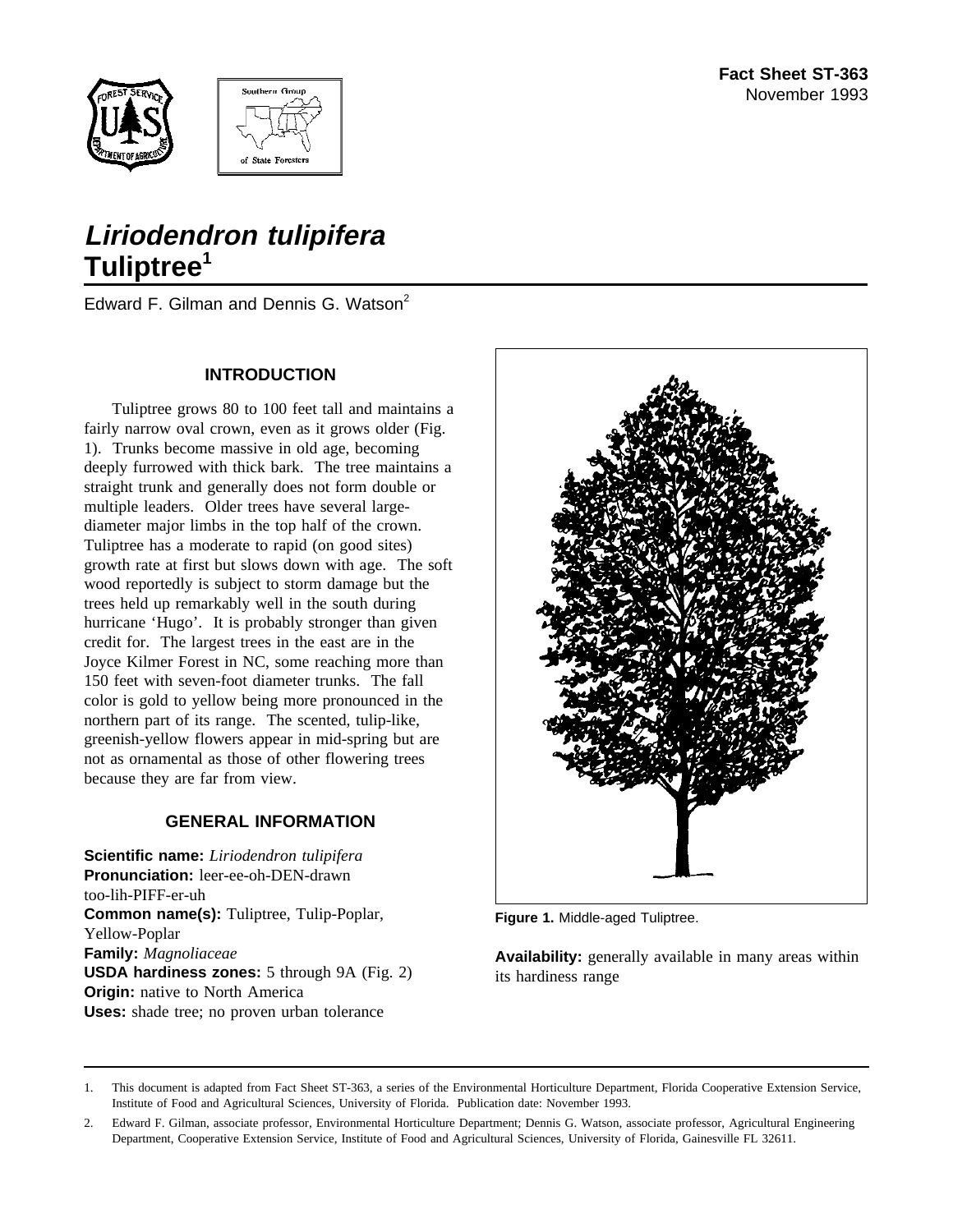

**Figure 2.** Shaded area represents potential planting range.

### **DESCRIPTION**

**Height:** 80 to 100 feet **Spread:** 30 to 50 feet **Crown uniformity:** symmetrical canopy with a regular (or smooth) outline, and individuals have more or less identical crown forms **Crown shape:** oval **Crown density:** moderate **Growth rate:** medium **Texture:** coarse

## **Foliage**

**Leaf arrangement:** alternate (Fig. 3) **Leaf type:** simple **Leaf margin:** lobed; entire **Leaf shape:** orbiculate **Leaf venation:** pinnate **Leaf type and persistence:** deciduous **Leaf blade length:** 4 to 8 inches **Leaf color:** green **Fall color:** yellow **Fall characteristic:** showy

### **Flower**

**Flower color:** green; yellow **Flower characteristics:** pleasant fragrance; showy; spring flowering

### **Fruit**

**Fruit shape:** elongated **Fruit length:** 1 to 3 inches Fruit covering: dry or hard **Fruit color:** brown **Fruit characteristics:** attracts birds; inconspicuous and not showy; fruit, twigs, or foliage cause significant litter

## **Trunk and Branches**

**Trunk/bark/branches:** grow mostly upright and will not droop; showy trunk; should be grown with a single leader; no thorns **Pruning requirement:** needs little pruning to develop a strong structure **Breakage:** resistant **Current year twig color:** brown **Current year twig thickness:** medium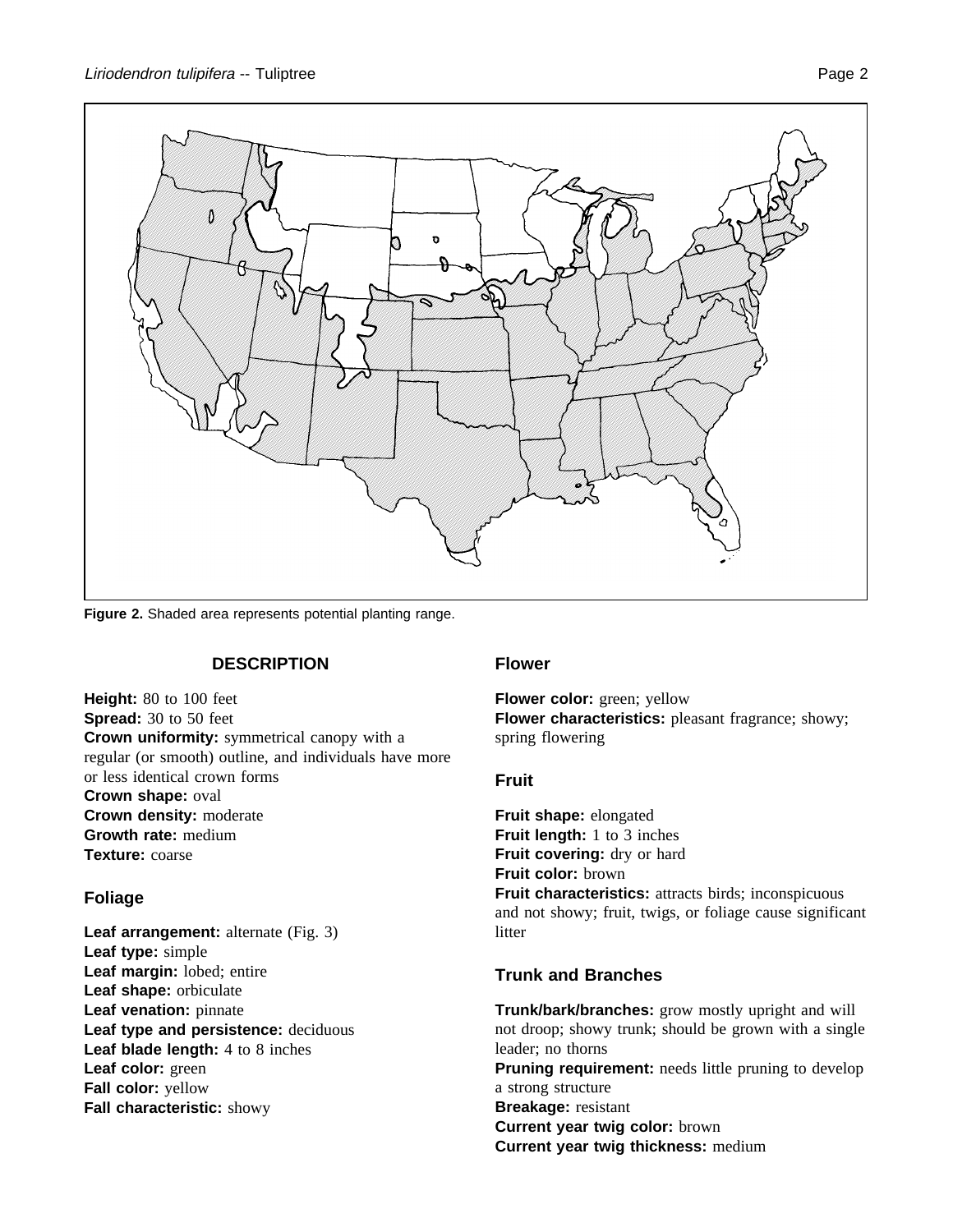

**Figure 3.** Foliage of Tuliptree.

#### **Wood specific gravity:** 0.42

#### **Culture**

**Light requirement:** tree grows in full sun **Soil tolerances:** clay; loam; sand; acidic; occasionally wet; well-drained **Drought tolerance:** moderate **Aerosol salt tolerance:** none **Soil salt tolerance:** poor

#### **Other**

**Roots:** surface roots are usually not a problem **Winter interest:** no special winter interest **Outstanding tree:** not particularly outstanding **Invasive potential:** little, if any, potential at this time **Ozone sensitivity:** sensitive or moderately tolerant **Verticillium wilt susceptibility:** susceptible **Pest resistance:** long-term health usually not affected by pests

## **USE AND MANAGEMENT**

Although a rather large tree, Tulip-Poplar could be used along residential streets with very large lots and plenty of soil for root growth if set back 10 or 15 feet. Not generally planted in large numbers and probably best for a specimen or for lining commercial entrances with lots of soil space. Trees can be planted from containers at any time in the south but transplanting

from a field nursery should be done in spring, followed by faithful watering. Plants prefer welldrained, acid soil. Drought conditions in summer can cause premature defoliation of interior leaves which turn bright yellow and fall to the ground, especially on newly-transplanted trees. The tree may be short-lived in parts of USDA hardiness zone 9, although there are a number of young specimens about two feet in diameter in the southern part of USDA hardiness zone 8b. It is usually recommended only for moist sites in many parts of Texas, including Dallas, but has grown in an open area with plenty of soil space for root expansion near Auburn and Charlotte without irrigation where the trees are vigorous and look nice.

There are several cultivars: 'Aureo-maculatum' - leaves with yellow blotches, 'Aureo-marginatum' - leaves edged with yellow, 'Fastigiatum' -- columnar growth, 'Pyramidale' -- narrow growth habit. None are commonly available.

#### **Pests**

Aphids, particularly Tuliptree aphid, can build up to large numbers, leaving heavy deposits of honeydew on lower leaves, cars, and other hard surfaces below. A black, sooty mold may grow on the honeydew. Although this does little permanent damage to the tree, the honeydew and sooty mold can be annoying.

Tuliptree scales are brown, oval and may be first seen on lower branches. Scales deposit honeydew which supports the growth of sooty mold. Use horticultural oil sprays in spring before plant growth begins.

Tuliptree is considered resistant to gypsy moth.

#### **Diseases**

Tuliptree is attacked by several cankers. Infected, girdled branches dieback from the tip to the point of infection. Keep trees healthy and prune out infected branches.

Leaf spots are usually not serious enough to warrant chemical controls. Once leaves are heavily infected the opportunity for chemical control is lost. Rake up and dispose of infected leaves. Leaves often fall during summer and litter the ground with yellow, spotted leaves.

Powdery mildew causes a white coating on the leaves and is not usually harmful.